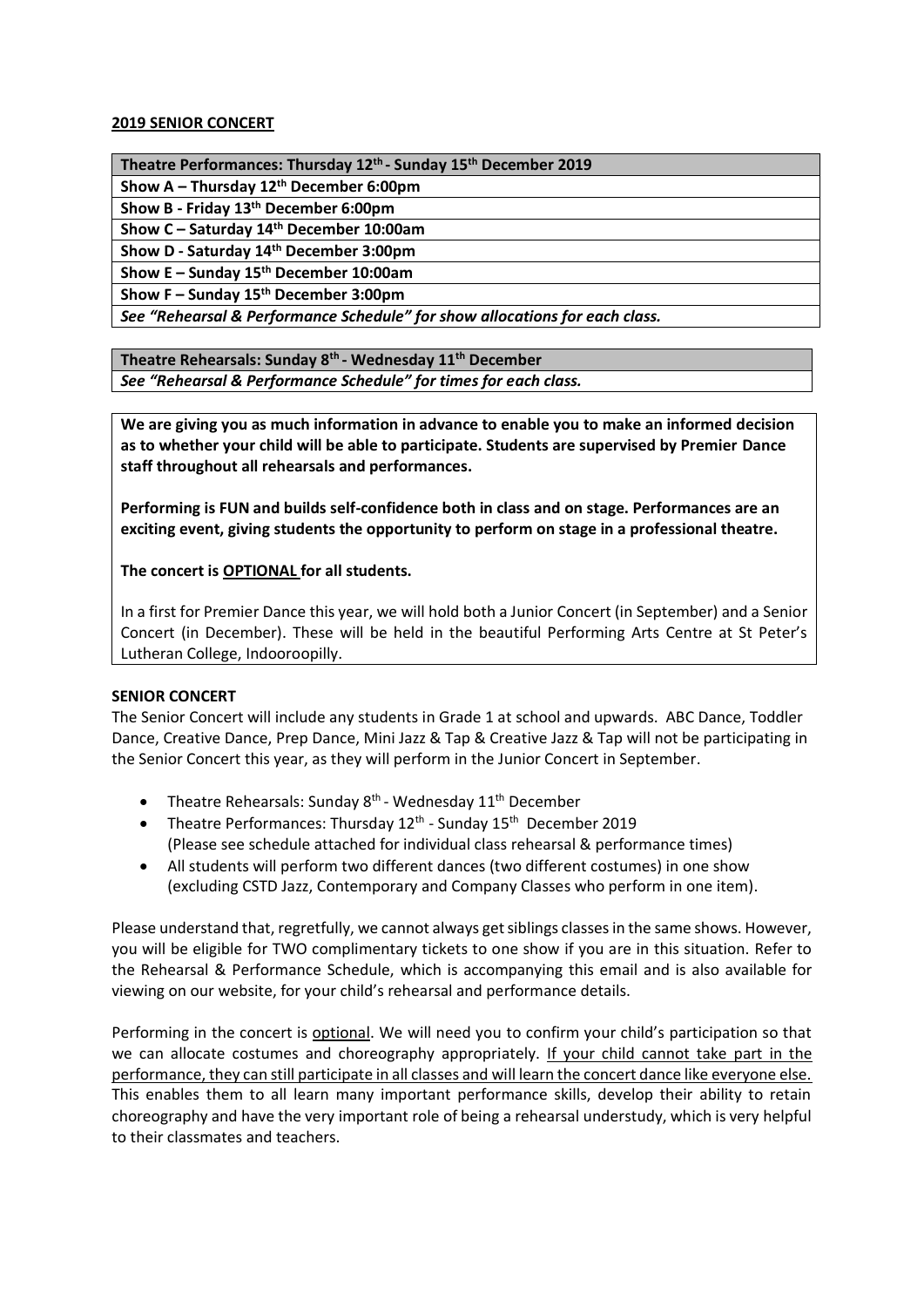*Please refer to the Rehearsal & Performance Schedule and note the times for both rehearsals and performances before committing to the concert. Check the class name, time and teacher to ensure you have your child's correct group. Please check your Term 3 invoice if you are unsure.*

# *If your child WILL be performing in the concert:*

*To confirm your child's participation, you will need to make payment for your Concert Performers Levy. The invoice for this is attached to this email. We will consider you fully committed upon payment of your costume levy, which is NON-REFUNDABLE. This must be received by 12pm, Friday 16th August or we will assume you are not participating, and your child will not be assigned a costume.* 

# *If your child will not be performing in the concert:*

*Please send an email to [staff@thepremierdance.com](mailto:staff@thepremierdance.com) to advise that your child is not performing by 12pm, Friday 16th August. If this is not received by us, we will continue to send you email reminders about your Concert Performers Levy.*

# **CONCERT PERFORMERS LEVY**

The Concert Levy is required for all performers and covers the following:

- Hire of all costumes supplied by Premier Dance
- Two costumes per class (except for CSTD Jazz, Contemporary and Company Classes who perform in one item). Coordination and supervision by our teachers and staff for all rehearsals and performances that each student is scheduled for (approx. 4 hours in total over the two dates)
- Access to digital viewing & download of every concert which will be filmed and produced by a professional video company – Paramount Video Productions.
- A Premier Dance Senior Concert t-shirt

The Concert Levy per student is \$150 for one style of dance (e.g. ballet), \$200 for two styles (e.g. ballet & jazz), \$250 for three or more styles. In most cases, this levy covers two costumes per student per dance style. *For example - A student who does ballet will perform in two dances and have two different costumes. Their costume levy will be \$150.*

# **You have been emailed an invoice with the correct Concert Performers Levy for your child/children depending on their current enrolment. The Concert Performers Levy is non-refundable and must be finalized by 12pm, Friday 16th August.**

## **COSTUMES**

There is **NO costume making or buying required,** as we supply all costumes. Most dance schools require you to purchase all of your costumes outright, which can cost \$150 per item and add up to hundreds of dollars. Other schools may ask you to purchase the materials and sew all of your costumes. The Premier Dance Academy owns an extensive costume wardrobe and purchase brand new, professionally made dance costumes of the highest quality, every year. Hire of your child's costumes is included in the Concert Performers Levy. This levy will go towards new costumes, replacement of damaged costumes, repairs and cleaning of costumes after the concerts. We cannot sell the costumes individually as each belongs to a complete group.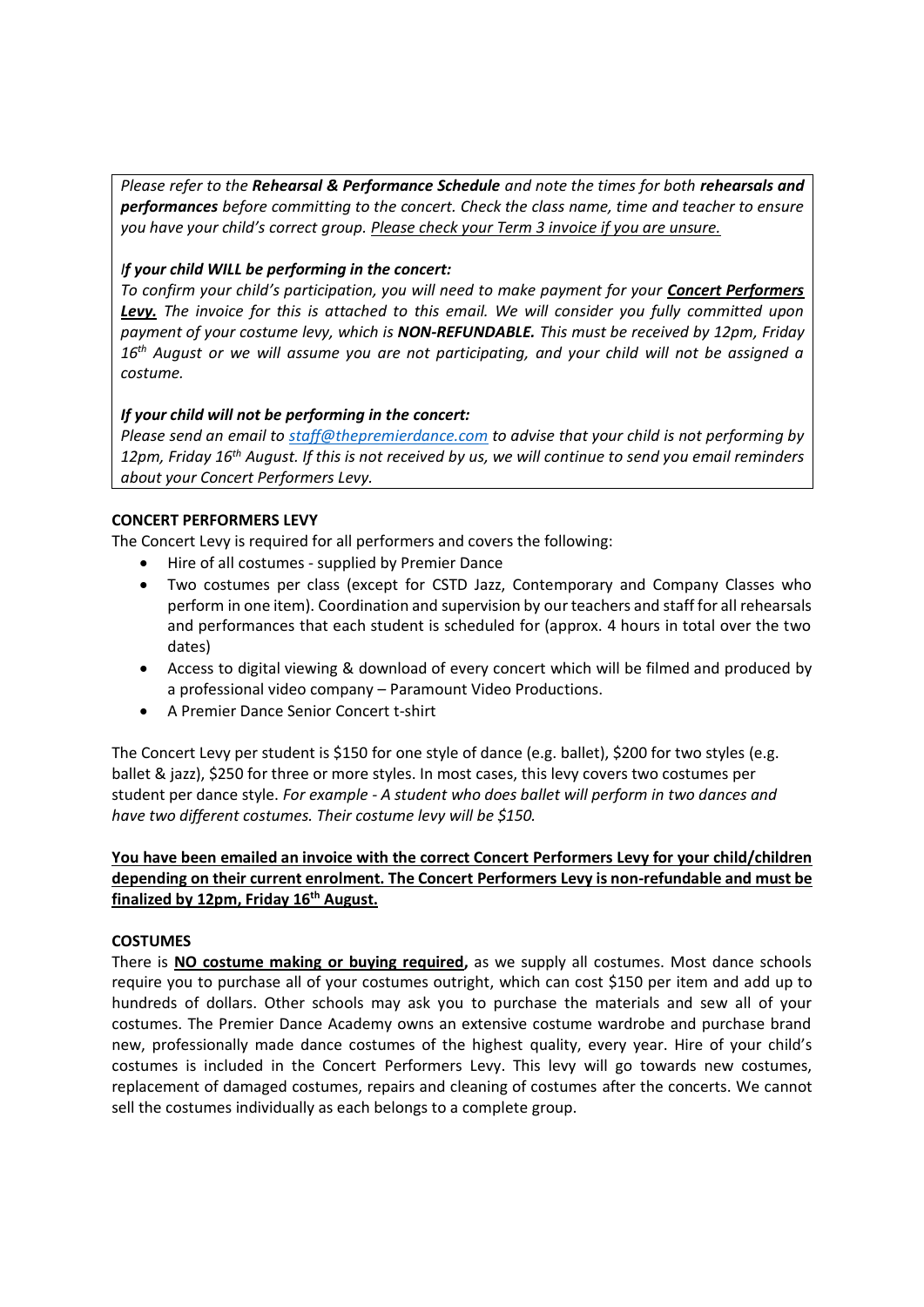### **REHEARSALS**

We will be starting in-class rehearsals during classes in Term 3 from August 17th. If you commit to performing in the concert, it is essential that your child is only absent when they are contagious, otherwise we will expect them at every class. Students can still learn by watching. If your child is absent without explanation or for multiple classes in a row it may be necessary to exclude them from some of the choreography. From August  $17<sup>th</sup>$ , we require 100 percent attendance in classes to ensure that your child feels very at ease with the dancing and costuming, along with their classmates, to create a happy confident performance by all. There is only one rehearsal per class at the theatre. This rehearsal is to ensure that your child and their classmates are all familiar with working with the whole production rather than just their class as we have multiple classes and soloists in each show.

### **ITEMS IN MULTIPLE SHOWS**

If your child is in more than one show doing the same items, we ask that you will be available to help in the dressing rooms during one of the shows you are not watching or with bump in or bump out of costumes and sets. If you are unable to do so we ask that you pay a \$30 dressing room levy, which will be used to employ extra staff. Applicable families will be emailed regarding this during Term 4.

### **VIDEO RECORDINGS**

A professional company will film all shows. Personal video recording of any kind including videoing on your phone is not allowed into the auditorium due to music copyright laws. We no longer provide the concert video as a DVD or USB. This was previously an expensive and tedious process (additional \$70+ per family), but we have now sourced an alternative method which will allow all performers to access video recordings for every show which will be available for viewing online and digital download. This is included in each student's Concert Performers Levy and the videos will be made available to you online as soon as the editing has been completed. This will be a much more time and cost-effective solution which we are so pleased to be able to provide. This proved to be very successful for last year's concerts.

#### **PHOTOGRAPHS**

We will be having professional photographers take individual and group photos of one of your child's two costumes during your child's class time in our Photo Weeks**.** These will be available for ordering directly through Ranald Simmonds but there is no obligation to purchase these (more information to come in Term 4).

Senior Concert Photos (Milton): Monday 2<sup>nd</sup> - Saturday 7<sup>th</sup> December Senior Concert Photos (Clayfield): Monday 25<sup>th</sup> - Saturday 30<sup>th</sup> November

#### **TICKETS**

Will be sold online (more information to come in Term 4) - Adults -\$45 & Children - \$25 **Performing students will NOT require a ticket** - If you have siblings in different shows, we will provide you with two complimentary tickets to one show when tickets to the other show have been purchased (more information to come in Term 4).